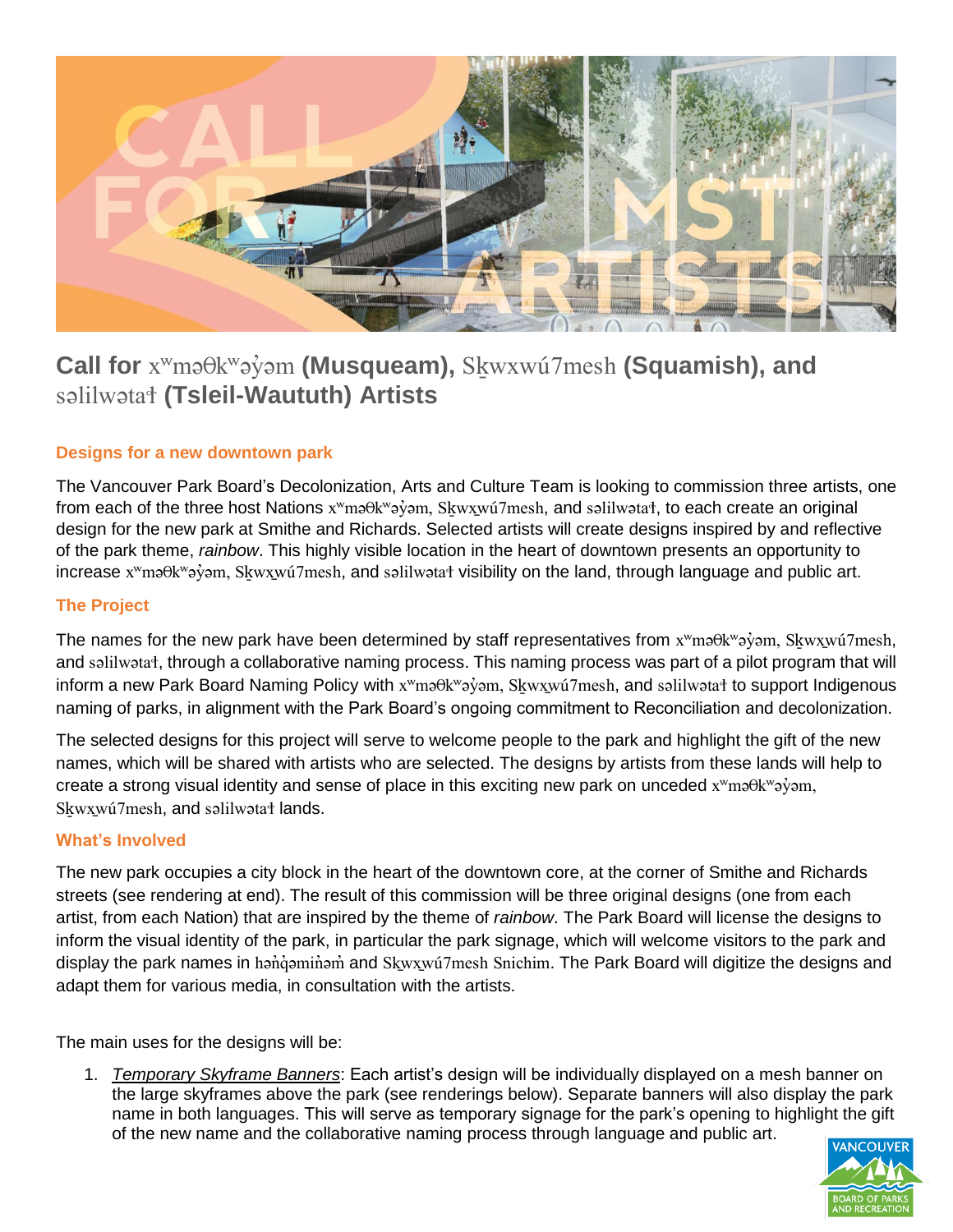- 2. *Permanent Park Signage:* The designs will be incorporated into the permanent park signage, in consultation with the artists.
- 3. *Park Branding and Promotion:* The designs will inform the visual identity of the park and may be used for park branding and promotion, including on the park's website.

### **Project Goals**

- To display, highlight and reflect the gift of the park's name and the collaborative  $x^w$ mə $\theta$ k $^w$ ə $\dot{\theta}$ sm, Skwxwú7mesh, and səlilwətat naming process;
- To increase x<sup>w</sup>məθk<sup>w</sup>əy bm, Skwxwú7mesh, and səlilwətat visibility on the land through naming, language and artwork within the downtown Vancouver area; and
- To support x<sup>w</sup>məθk<sup>w</sup>əy bm, Skwxwú7mesh, and səlilwətat artists in exploring public art opportunities.

## **Eligibility**

The opportunity is open to all x<sup>w</sup>mə $\theta$ k<sup>w</sup>ə $\dot{\theta}$ əm, Skwxwú7mesh, and səlilwətat artists. We are not accepting applications from non-x<sup>w</sup>məθk<sup>w</sup>əy̓əm, Skwxwú7mesh, and səlilwətat artists. All levels of previous artistic experience are welcome to apply, including both emerging and established artists. No prior experience with professional design or public art is necessary and we encourage anyone interested to apply. This is a design only contract. Artists are not expected to do project management for this contract.

## **Key dates**

Submission deadline: March 20, 2022 (end of day) Selection Panel Review Finalists Selected: March 28, 2022 Design Development: March 29-April 15, 2022 Fabrication and Installation: April-May 2022 Park Opening/Art Unveiling: June 17, 2022

## **Artist Fee**

\$6,000 per artist for the original design concept to be woven into the visual identify of the park, including park signage, temporary banners, and park branding and promotion (eg. website and programming). Usage beyond this will be negotiated and compensated.

#### **How to Apply**

We are inviting proposals for a design that is reflective of the theme, *rainbow*. This is broad and open to interpretation.

For your application please submit:

- Approximately 300-word letter of intent describing the concept of your design (sketches are welcome, but not required)
- Artist bio (who you are, where you are from, your artistic experience etc.)
- 3-5 photos of past work, if applicable

Please send any questions to, and submit your application by Sunday, March 20, 2022 (end of day), to Kamala Todd at [kamalat](mailto:jessica.carson@vancouver.ca)oddcurator@gmail.com

#### **Selection Committee**

The selection committee for this project will be made up of community members from each of the three Host Nations, with Park Board staff in attendance and an Indigenous curator helping to facilitate the process. The committee will review the submissions and select the three finalists. The finalists will then be notified and invited to begin their designs.